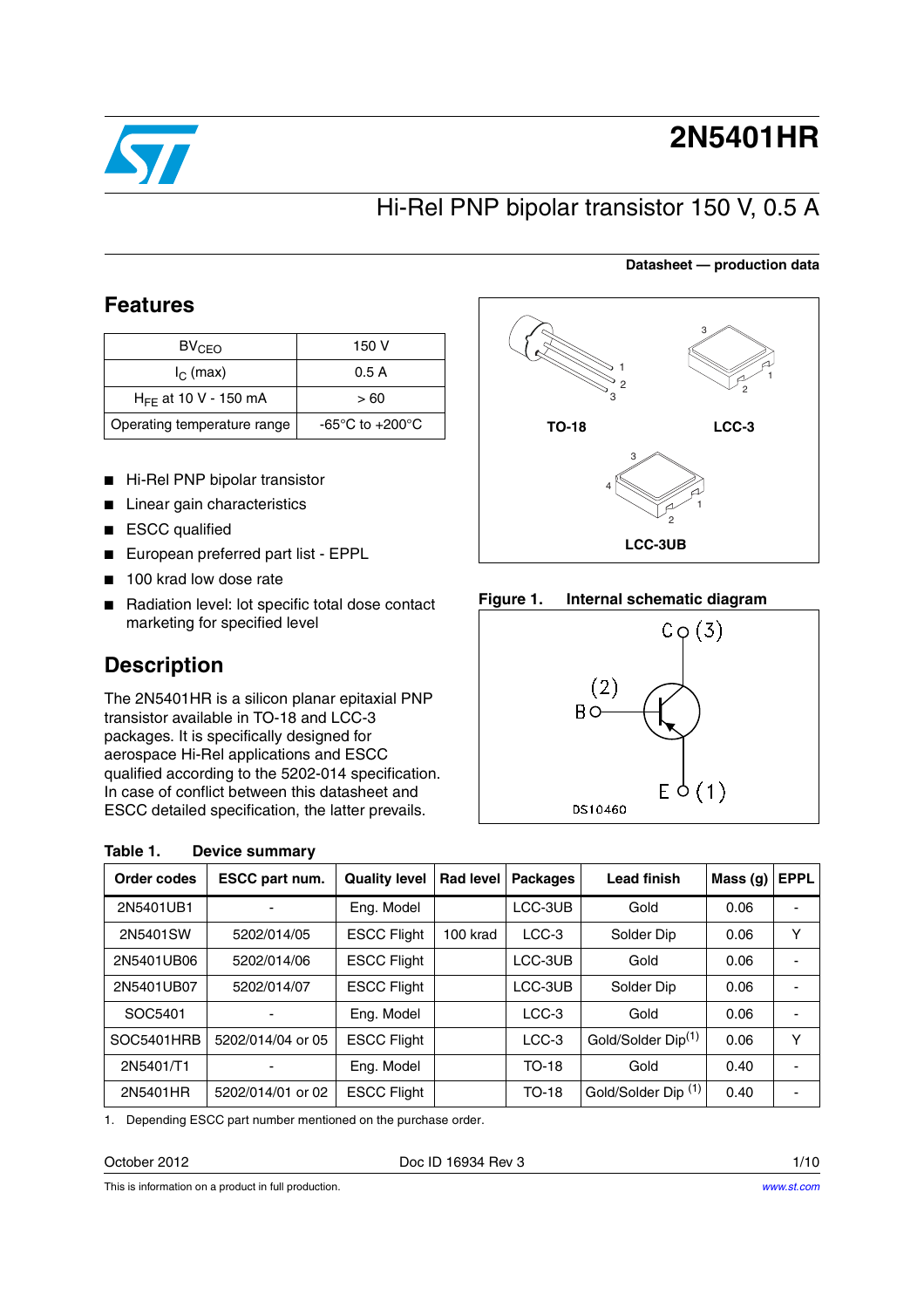# **1 Electrical ratings**

| Table 2. | Absolute maximum ratings |  |
|----------|--------------------------|--|
|          |                          |  |

| Symbol           | <b>Parameter</b>                                                                                                                                                                | <b>Value</b>                | Unit             |
|------------------|---------------------------------------------------------------------------------------------------------------------------------------------------------------------------------|-----------------------------|------------------|
| V <sub>CBO</sub> | Collector-base voltage ( $I_F = 0$ )                                                                                                                                            | $-160$                      | v                |
| V <sub>CEO</sub> | Collector-emitter voltage ( $I_B = 0$ )                                                                                                                                         | $-150$                      | v                |
| $V_{EBO}$        | Emitter-base voltage ( $I_C = 0$ )                                                                                                                                              | -5                          | v                |
| Iс               | Collector current<br>for 2N5401HR<br>for SOC5401HRB                                                                                                                             | $-0.6$<br>$-0.5$            | A<br>A           |
| $P_{TOT}$        | Total dissipation at $T_{amb} \triangle 25$ °C<br>for 2N5401HR<br>for SOC5401HRB<br>for SOC5401HRB (1)<br>Total dissipation at $T_c \trianglelefteq 5^{\circ}C$<br>for 2N5401HR | 0.36<br>0.36<br>0.58<br>1.2 | w<br>w<br>w<br>w |
| $T_{\rm STG}$    | Storage temperature                                                                                                                                                             | $-65$ to 200                | $^{\circ}C$      |
| $T_{\text{J}}$   | Max. operating junction temperature                                                                                                                                             | 200                         | $^{\circ}C$      |

1. When mounted on a 8x10x0.6 mm ceramic substrate.

| Table 3.<br>Thermal data for through-hole package |  |  |
|---------------------------------------------------|--|--|
|---------------------------------------------------|--|--|

| <b>Symbol</b> | <b>Parameter</b>                           | Value | Unit |
|---------------|--------------------------------------------|-------|------|
| $R_{thJC}$    | Thermal resistance junction-case<br>max    | 146   | °C/W |
| $R_{thJA}$    | Thermal resistance junction-ambient<br>max | 486   | °C/W |

### **Table 4. Thermal data for SMD package**

| <b>Symbol</b> | <b>Parameter</b>                                                                             | Value      | Unit                           |
|---------------|----------------------------------------------------------------------------------------------|------------|--------------------------------|
| $R_{thJA}$    | Thermal resistance junction-ambient<br>max<br>Thermal resistance junction-ambient (1)<br>max | 486<br>302 | $\degree$ C/W<br>$\degree$ C/W |

1. When mounted on a 8x10x0.6 mm ceramic substrate.

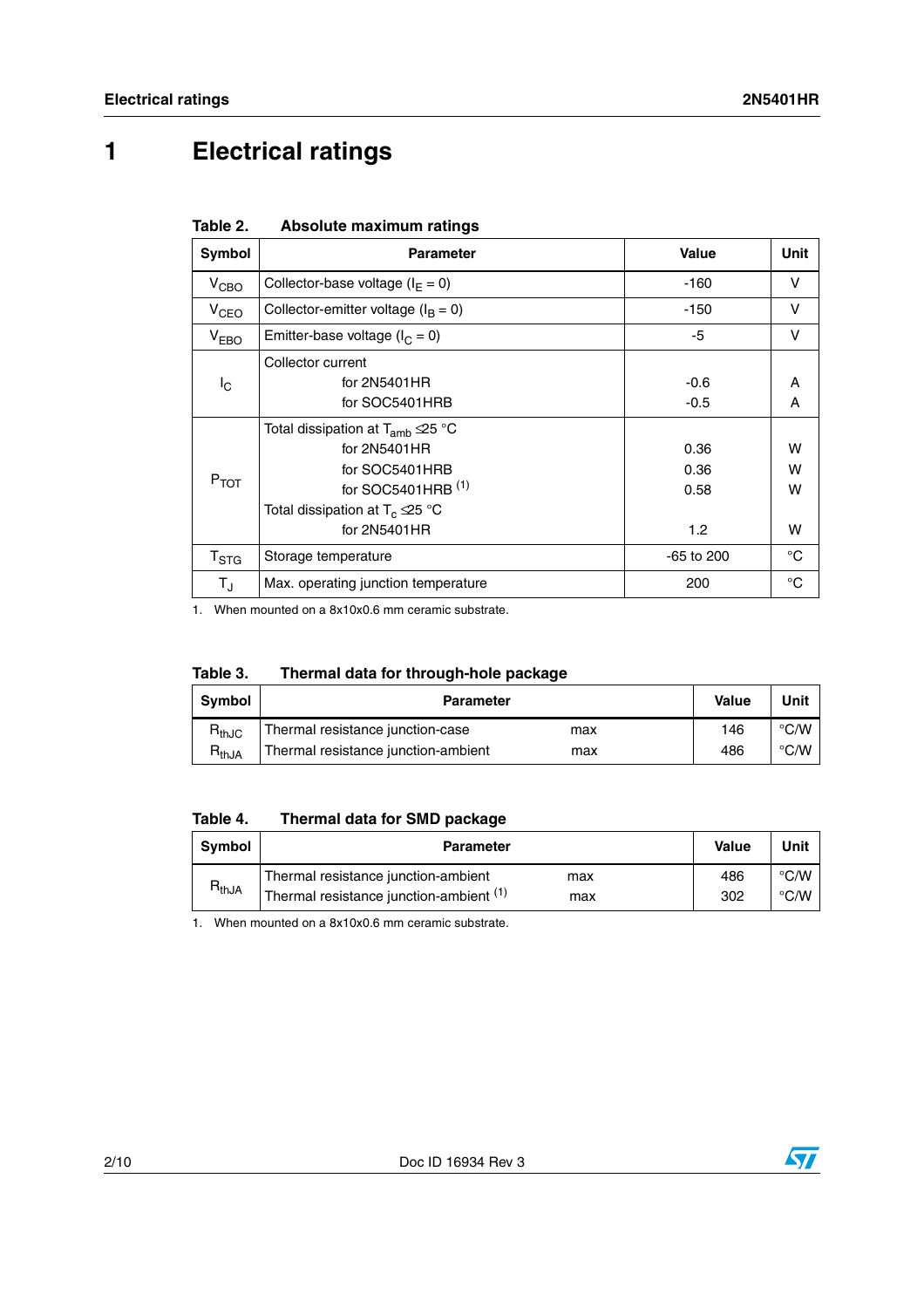## **2 Electrical characteristics**

 $T_{\text{case}} = 25 \text{ °C}$  unless otherwise specified.

| Symbol                       | <b>Parameter</b>                                            |                                                                                           | <b>Test conditions</b>                                                   | Min.                 | Typ. | Max.             | Unit        |
|------------------------------|-------------------------------------------------------------|-------------------------------------------------------------------------------------------|--------------------------------------------------------------------------|----------------------|------|------------------|-------------|
| $I_{CBO}$                    | Collector-base cut-off<br>current ( $I_F = 0$ )             | $V_{CB} = -120 V$                                                                         | $V_{CB} = -120 \text{ V}$ $T_C = 150 \text{ °C}$                         |                      |      | -50<br>$-50$     | nA<br>μA    |
| $I_{EBO}$                    | Emitter-base cut-off<br>current $(I_C = 0)$                 | $V_{FB} = -3 V$                                                                           |                                                                          |                      |      | $-50$            | nA          |
| $V_{(BR)CBO}$                | Collector-base<br>breakdown voltage<br>$(I_F = 0)$          | $I_C$ = -100 µA                                                                           |                                                                          | $-160$               |      |                  | V           |
| $V_{(BR)CEO}$ <sup>(1)</sup> | Collector-emitter<br>breakdown voltage<br>$(I_{\rm B} = 0)$ | $I_{C} = -1$ mA                                                                           |                                                                          | $-150$               |      |                  | V           |
| $V_{(BR)EBO}$                | Emitter-base<br>breakdown voltage<br>$(I_C = 0)$            | $I_F = -10 \mu A$                                                                         |                                                                          | $-5$                 |      |                  | v           |
| $V_{CE(sat)}$ <sup>(1)</sup> | Collector-emitter<br>saturation voltage                     | $I_C = -10$ mA<br>$I_C = -50$ mA                                                          | $I_{\rm B} = -1$ mA<br>$IB = -5 mA$                                      |                      |      | $-0.2$<br>$-0.5$ | V<br>V      |
| $V_{BE(sat)}$ <sup>(1)</sup> | Base-emitter<br>saturation voltage                          | $I_C = -10 \text{ mA}$<br>$I_C = -50$ mA                                                  | $I_{\rm B} = -1$ mA<br>$I_B = -5$ mA                                     |                      |      | $-1$<br>$-1$     | $\vee$<br>V |
| $h_{FE}$ <sup>(1)</sup>      | DC current gain                                             | $I_C = -1$ mA<br>$I_C = -10$ mA<br>$I_C = -50$ mA<br>$I_C = -10$ mA<br>$T_{amb} = -55 °C$ | $V_{CF} = -5 V$<br>$V_{CF} = -5 V$<br>$V_{CF}$ = -5 V<br>$V_{CF} = -5 V$ | 50<br>60<br>60<br>20 |      | 240              |             |
| $h_{\text{fe}}$              | Small signal current<br>gain                                | $V_{CF} = -10 V$<br>$f = 10$ kHz                                                          | $I_C = -10$ mA                                                           | 5                    |      |                  |             |
| $C_{\text{obo}}$             | Output capacitance<br>$(I_F = 0)$                           | $V_{CB} = -10 V$                                                                          | $f = 1$ MHz                                                              |                      |      | 6                | рF          |

**Table 5. Electrical characteristics**

1. Pulsed duration = 300  $\mu$ s, duty cycle  $\leq$  2 %

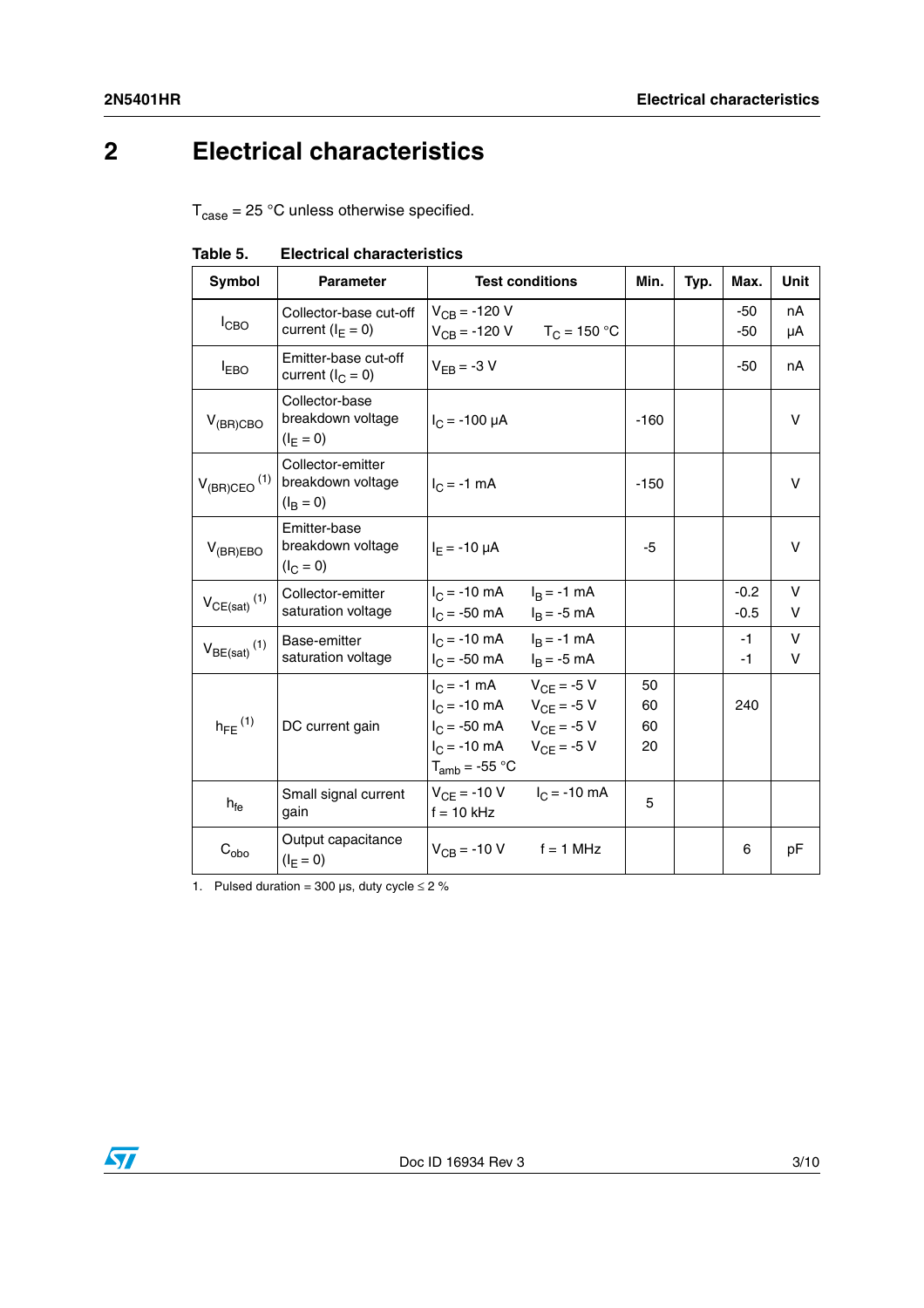### <span id="page-3-0"></span>**3 Package mechanical data**

In order to meet environmental requirements, ST offers these devices in different grades of ECOPACK $^{\circledR}$  packages, depending on their level of environmental compliance. ECOPACK $^{\circledR}$ specifications, grade definitions and product status are available at: *[www.st.com](http://www.st.com)*. ECOPACK® is an ST trademark.

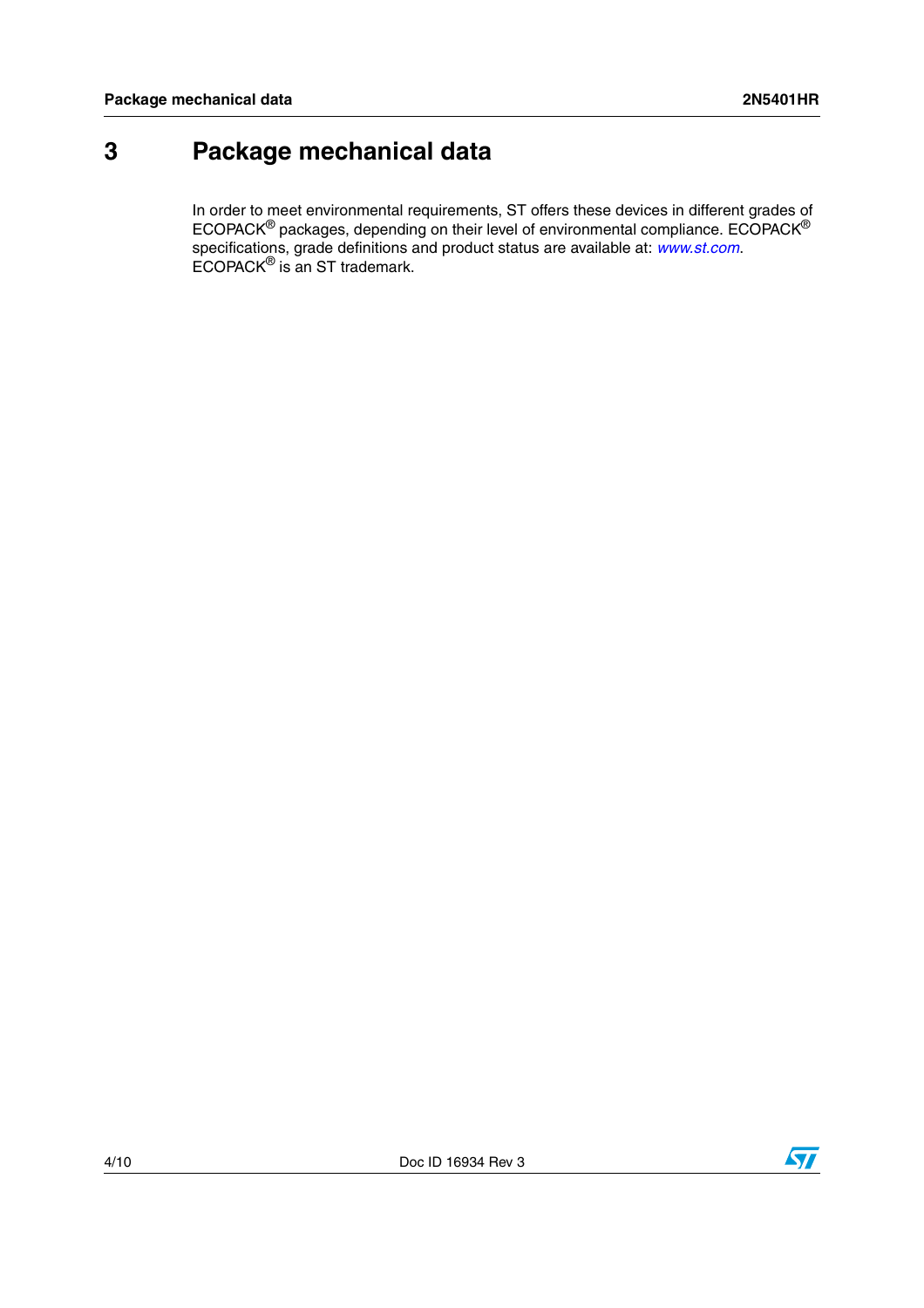| Dim.        | mm.  |      |      |  |  |
|-------------|------|------|------|--|--|
|             | Min. | Typ. | Max. |  |  |
| A           | 1.16 |      | 1.42 |  |  |
| C           | 0.45 | 0.50 | 0.56 |  |  |
| D           | 0.60 | 0.76 | 0.91 |  |  |
| E           | 0.91 | 1.01 | 1.12 |  |  |
| F           | 1.95 | 2.03 | 2.11 |  |  |
| G           | 2.92 | 3.05 | 3.17 |  |  |
|             | 2.41 | 2.54 | 2.66 |  |  |
| J           | 0.42 | 0.57 | 0.72 |  |  |
| Κ           | 1.37 | 1.52 | 1.67 |  |  |
| L           | 0.40 | 0.50 | 0.60 |  |  |
| M           | 2.46 | 2.54 | 2.62 |  |  |
| N           | 1.80 | 1.90 | 2.00 |  |  |
| $\mathsf R$ |      | 0.30 |      |  |  |

**Table 6. LCC-3 mechanical data**





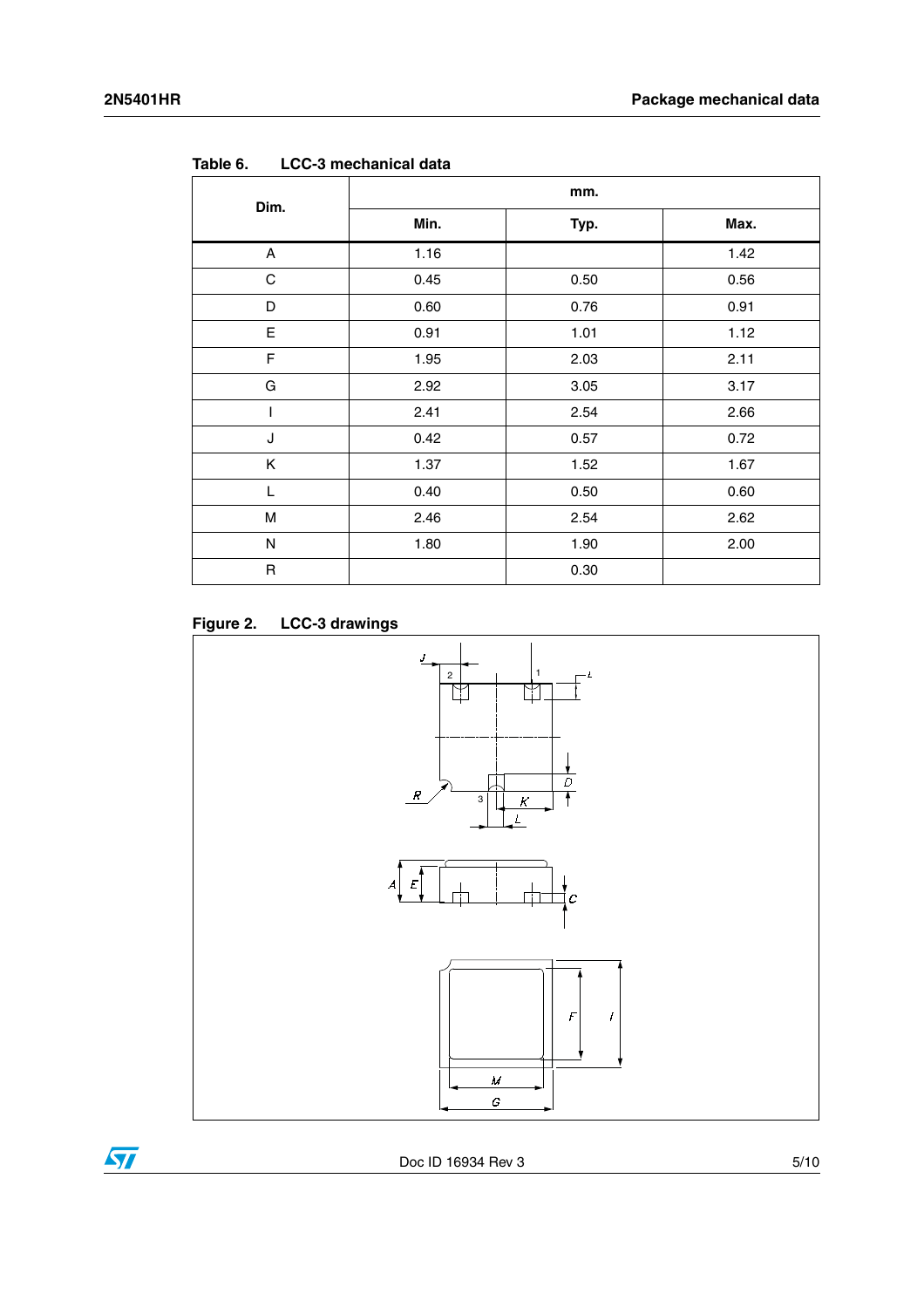| Dim.         |      | mm.  |      |
|--------------|------|------|------|
|              | Min. | Typ. | Max. |
| A            | 1.16 |      | 1.42 |
| C            | 0.46 | 0.51 | 0.56 |
| D            | 0.56 | 0.76 | 0.96 |
| E            | 0.92 | 1.02 | 1.12 |
| F            | 1.95 | 2.03 | 2.11 |
| G            | 2.92 | 3.05 | 3.18 |
| T            | 2.41 | 2.54 | 2.67 |
| J            | 0.42 | 0.57 | 0.72 |
| Κ            | 1.37 | 1.52 | 1.67 |
| L            | 0.41 | 0.51 | 0.61 |
| M            | 2.46 | 2.54 | 2.62 |
| Ν            | 1.81 | 1.91 | 2.01 |
| $\mathsf{r}$ |      | 0.20 |      |
| r1           |      | 0.30 |      |
| r2           |      | 0.56 |      |

**Table 7. LCC-3UB mechanical data**

**Figure 3. LCC-3UB drawings**



6/10 Doc ID 16934 Rev 3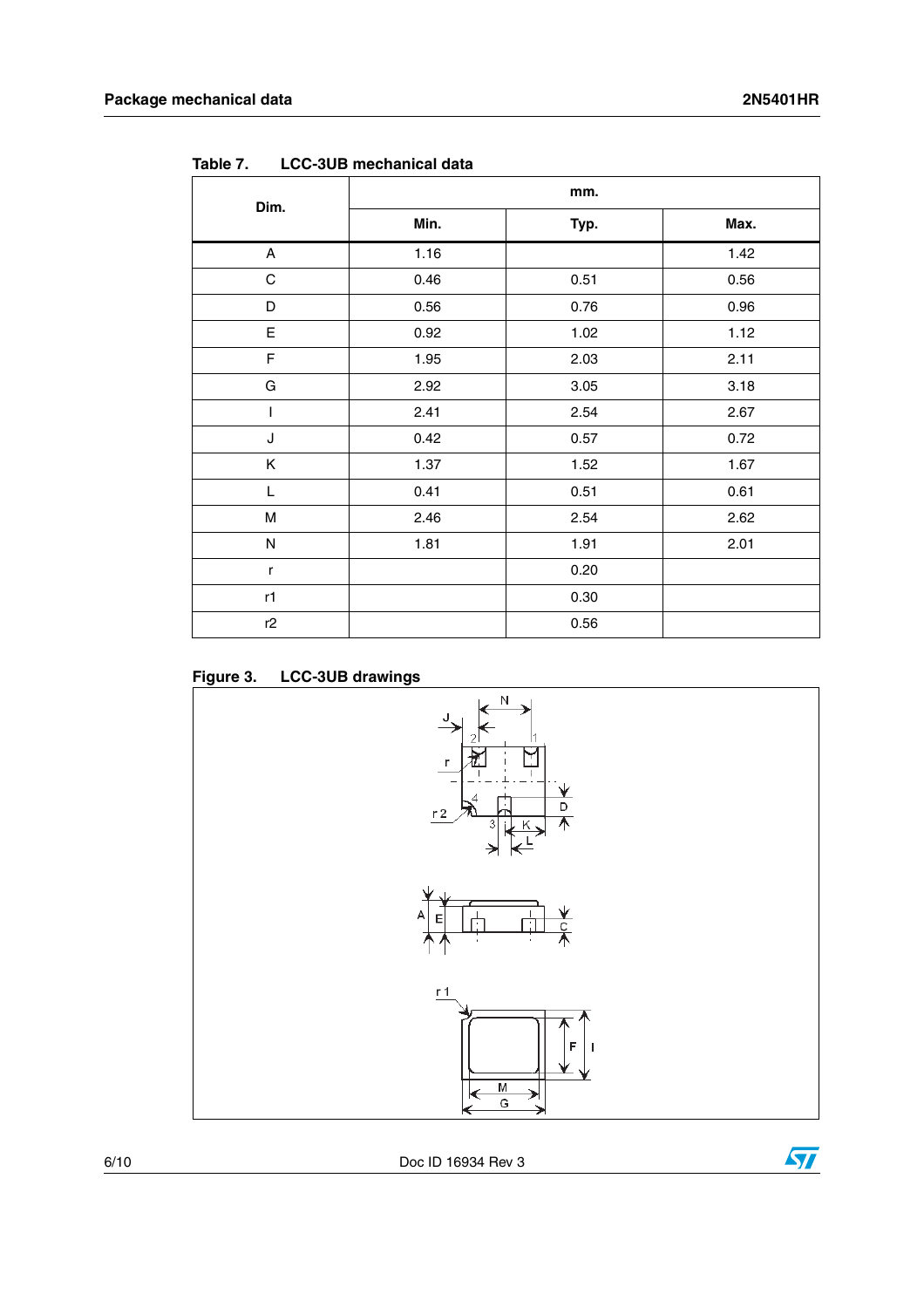| Dim.         | mm.          |      |      |  |  |
|--------------|--------------|------|------|--|--|
|              | Min.         | Typ. | Max. |  |  |
| A            |              | 12.7 |      |  |  |
| $\sf B$      |              |      | 0.49 |  |  |
| D            |              |      | 5.3  |  |  |
| E            |              |      | 4.9  |  |  |
| F            |              |      | 5.8  |  |  |
| G            | 2.54         |      |      |  |  |
| $\mathsf{H}$ |              |      | 1.2  |  |  |
|              |              |      | 1.16 |  |  |
|              | $45^{\circ}$ |      |      |  |  |

**Table 8. TO-18 mechanical data**





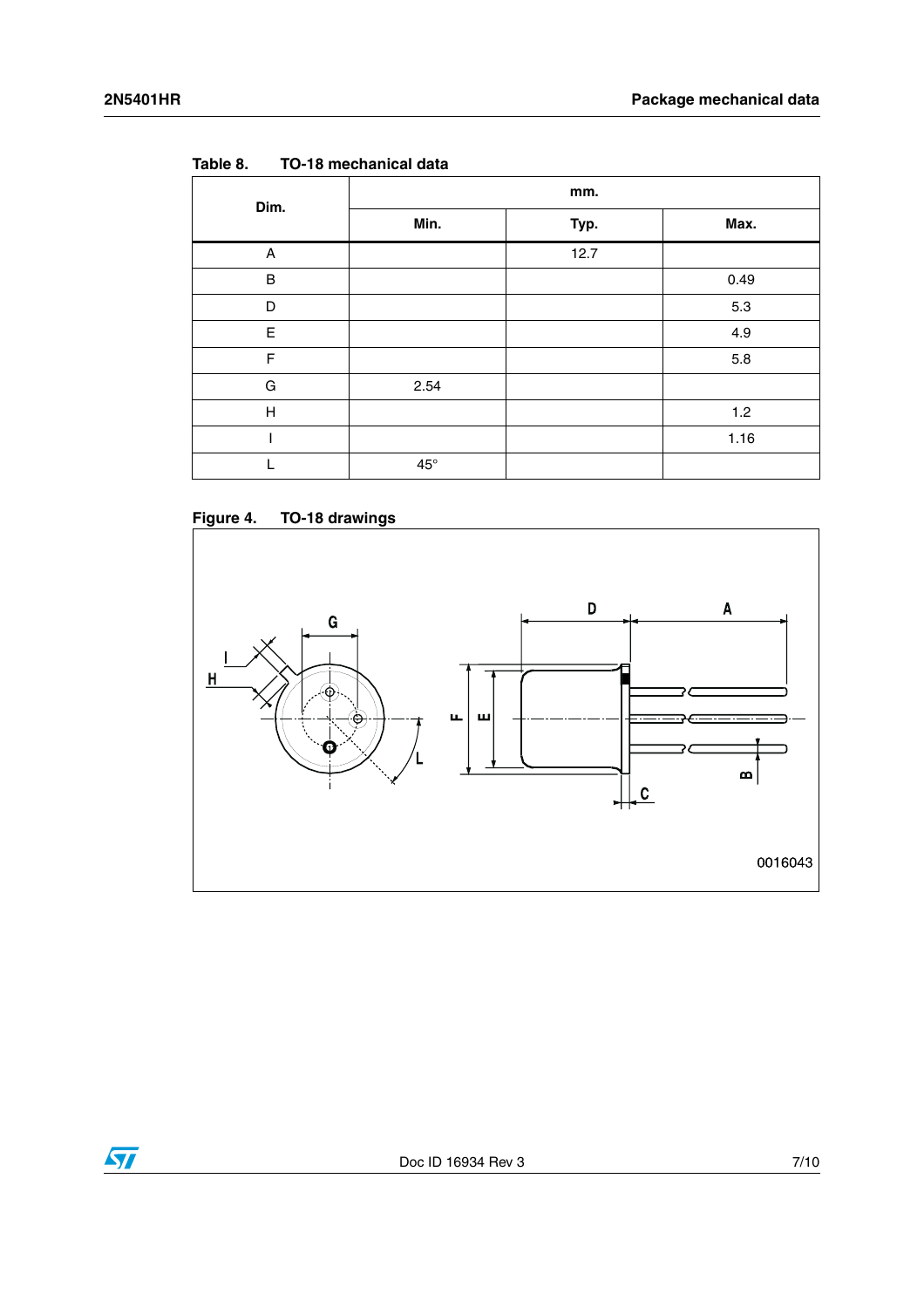### <span id="page-7-1"></span>**4 Order codes**

<span id="page-7-0"></span>

| Table 9. | Order codes |
|----------|-------------|
|          |             |

| Order codes | <b>ESCC part</b><br>number | <b>Radiation</b><br>level | <b>Packages</b> | <b>Lead finish</b>             | <b>Marking</b>  | <b>EPPL</b>              | <b>Packing</b> |
|-------------|----------------------------|---------------------------|-----------------|--------------------------------|-----------------|--------------------------|----------------|
| 2N5401UB1   |                            |                           | LCC-3UB         | Gold                           | 2N5401UB1       |                          | Waffle pack    |
| 2N5401SW    | 5202/014/05                | 100 krad                  | LCC-3           | Solder Dip                     | 520201407       | Υ                        | Waffle pack    |
| 2N5401UB06  | 5202/014/06                |                           | LCC-3UB         | Gold                           | 520201406       | $\overline{\phantom{a}}$ | Waffle pack    |
| 2N5401UB07  | 5202/014/07                |                           | LCC-3UB         | Solder Dip                     | 520201407       | $\overline{\phantom{a}}$ | Waffle pack    |
| SOC5401     |                            |                           | $LCC-3$         | Gold                           | SOC5401         | $\blacksquare$           | Waffle pack    |
| SOC5401HRB  | 5202/014/04<br>or 05       |                           | $LCC-3$         | Gold/Solder Dip <sup>(1)</sup> | 520201404 or 05 | Y                        | Waffle pack    |
| 2N5401/T1   |                            |                           | $TO-18$         | Gold                           | 2N5401/T1       | $\blacksquare$           | Strip pack     |
| 2N5401HR    | 5202/014/01<br>or 02       |                           | $TO-18$         | Gold/Solder Dip <sup>(1)</sup> | 520201401 or 02 | $\overline{\phantom{a}}$ | Strip pack     |

1. Depending ESCC part number mentioned on the purchase order.

Contact ST sales office for information about the specific conditions for:

- Products in die form
- Tape and reel packing

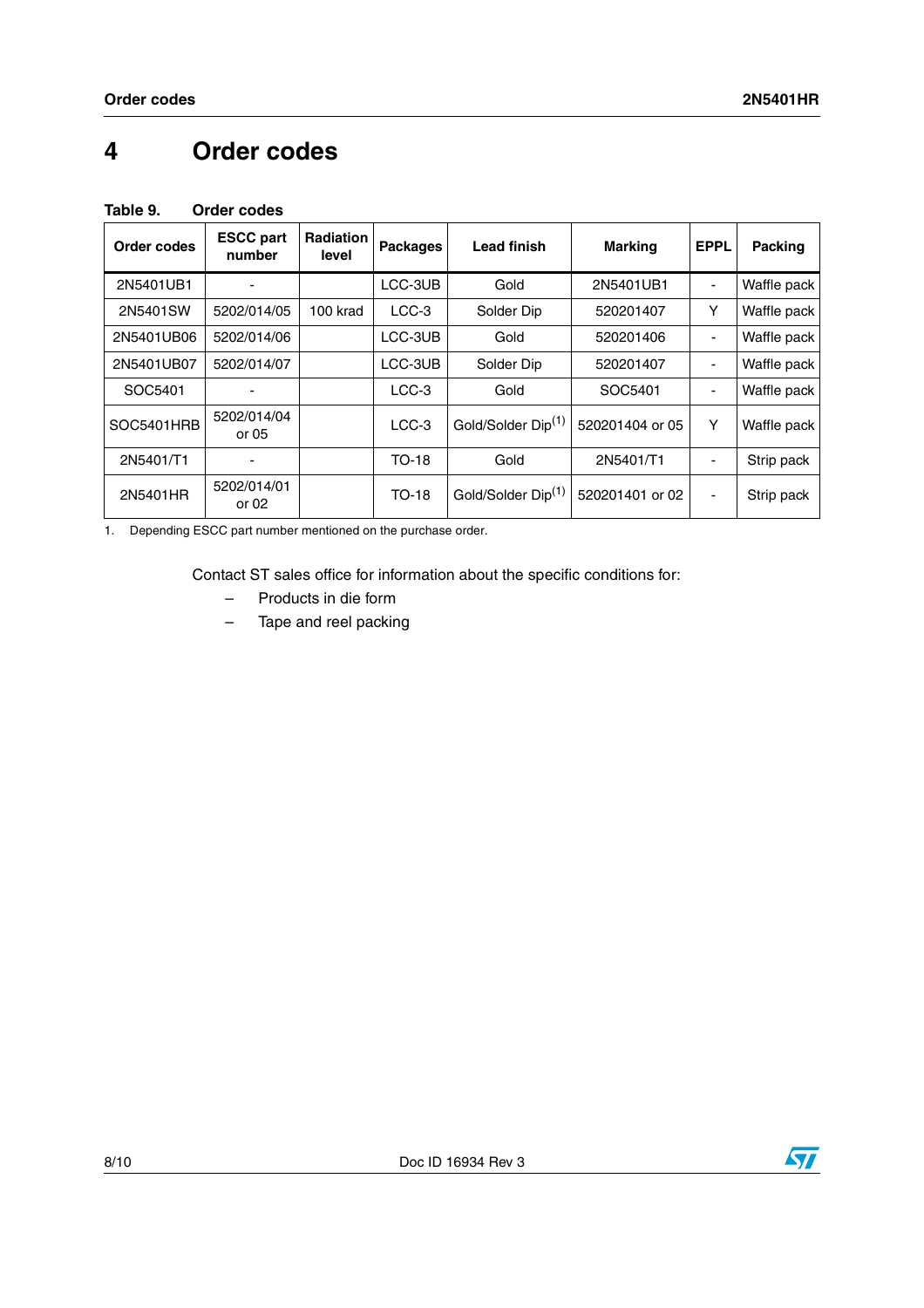# **5 Revision history**

#### Table 10. **Document revision history**

| Date        | <b>Revision</b> | <b>Changes</b>                                                                                                          |
|-------------|-----------------|-------------------------------------------------------------------------------------------------------------------------|
| 04-Jan-2010 |                 | Initial release                                                                                                         |
| 13-Jul-2010 | 2               | Modified Table 1 on page 1, added Table 9 on page 8                                                                     |
| 10-Oct-2012 | 3               | Table 1 on page 1 and Section 4: Order codes have been updated.<br>Section 3: Package mechanical data has been updated. |